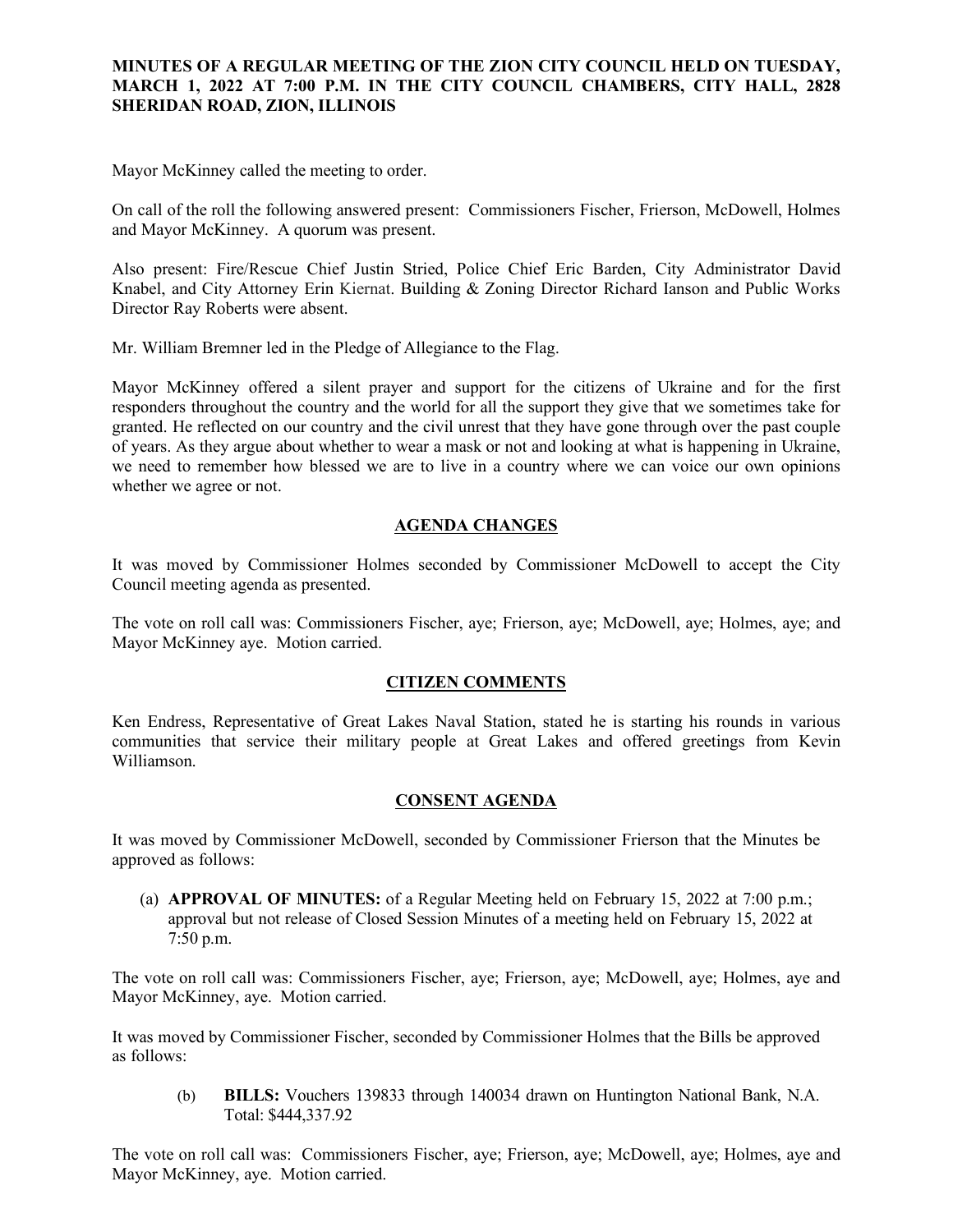### **ORDINANCE/EXTENSION/SPECIAL USE PERMIT/2700-2966 17th STREET**

A memo (22-DOC-10) was received from Director Ianson requesting an extension to the Special Use Permit for a ground mounted Community Solar Project at  $2700-2966$   $17<sup>th</sup>$  Street (Closed Zion Landfill). Zion CS, LLC is requesting a 6-month (180 days) extension for their Special Use Permit, (20-O-47) for a ground mounted Community Solar Project. They are awaiting additional funding from the State of Illinois for construction of the Community Solar Project. Director Ianson recommends approval of the extension of the Special Use Permit.

It was moved by Commissioner Fischer, seconded by Commissioner Holmes, that an Ordinance (22-O-4) be passed extending a Special Use Permit approved on August 18, 2020 per Ordinance (20-O-47) to Zion CS, LLC for a ground mounted Community Solar Project at  $2700-2966$   $17<sup>th</sup>$  Street (Closed Zion Landfill) for an additional 6 months until August 18, 2022. The vote on roll call was: Commissioners Fischer, aye; Frierson, aye; McDowell, aye; Holmes, aye and Mayor McKinney, aye. Motion carried. Ordinance passed.

# **ORDINANCE/AMENDING CHAPTER 56/ZION MUNICIPAL CODE/LIQUOR CONTROL ORDINANCE**

A memo (22-DOC-11) was received from Administrator Knabel requesting a housekeeping measure regarding the Class B Liquor License classification. Administrator Knabel stated currently there is one open Class B liquor license shown in the Zion Municipal Code. The City does not currently have any Class B licenses in use. This license permits for the retail sale of alcoholic liquor for consumption on the premises only in hotel rooms or in meeting rooms. The liquor commission has precedent in removing unused licenses from the books. He is requesting that the Council reduce available Class B licenses to zero, which would require anyone interested in obtaining a license to come back before the liquor commission to request reinstatement. Commissioner Frierson asked if a hotel has closed causing the request to reduce the number of licenses in the class. Administrator Knabel stated the request is due to the previous license holder deciding not to renew the license.

It was moved by Commissioner Holmes, seconded by Commissioner McDowell, that an Ordinance (22- O-5) be passed amending Chapter 56, Section 56-58 of the Zion Municipal Code to reduce the amount of Class B liquor licenses from 1 to 0. The vote on the roll: Commissioners Fischer, aye; Frierson, aye; McDowell, aye; Holmes, aye and Mayor McKinney, aye. Motion carried. Ordinance passed.

# **ORDINANCE/AMENDING CHAPTER 62/ZION MUNICIPAL CODE/VIDEO GAMING**

A memo (22-DOC-12) was received from Administrator Knabel requesting an amendment to Section 62- 292 of the Zion Municipal Code. Administrator Knabel stated that Illinois recently passed Public Act 102-0689 which amended 230 ILCS 40/65 governing what non-home rule municipalities are able to charge for the licensing of video gaming terminal fees. In recent years, the City has reviewed all fines and fees and had to increase them to help offset the burden of taxes on residents. However, the charge on terminal fees was set by the State statutes and was unable to be changed. The adoption of the public act allows for the City to increase the fee from \$25 per terminal to \$250 per terminal. He recommended they adopt the fee of \$250 per terminal and reflect accordingly in Section 62-292(f) of the Zion Municipal Code. Additionally, based on the reduction of the Class B licenses, he also recommended that the City amend Section  $62-29(c)(3)$  of the code to remove a Class B liquor license as being eligible for gaming.

It was moved by Commissioner Frierson seconded by Commissioner Fischer, that an Ordinance (22-O-5) be passed amending the Zion Municipal Code, Chapter 62-292(f) to increase the Video Gaming Terminal fee to \$250 and Section 62-292(c)(3) removing the Class B Liquor License as eligible for gaming. The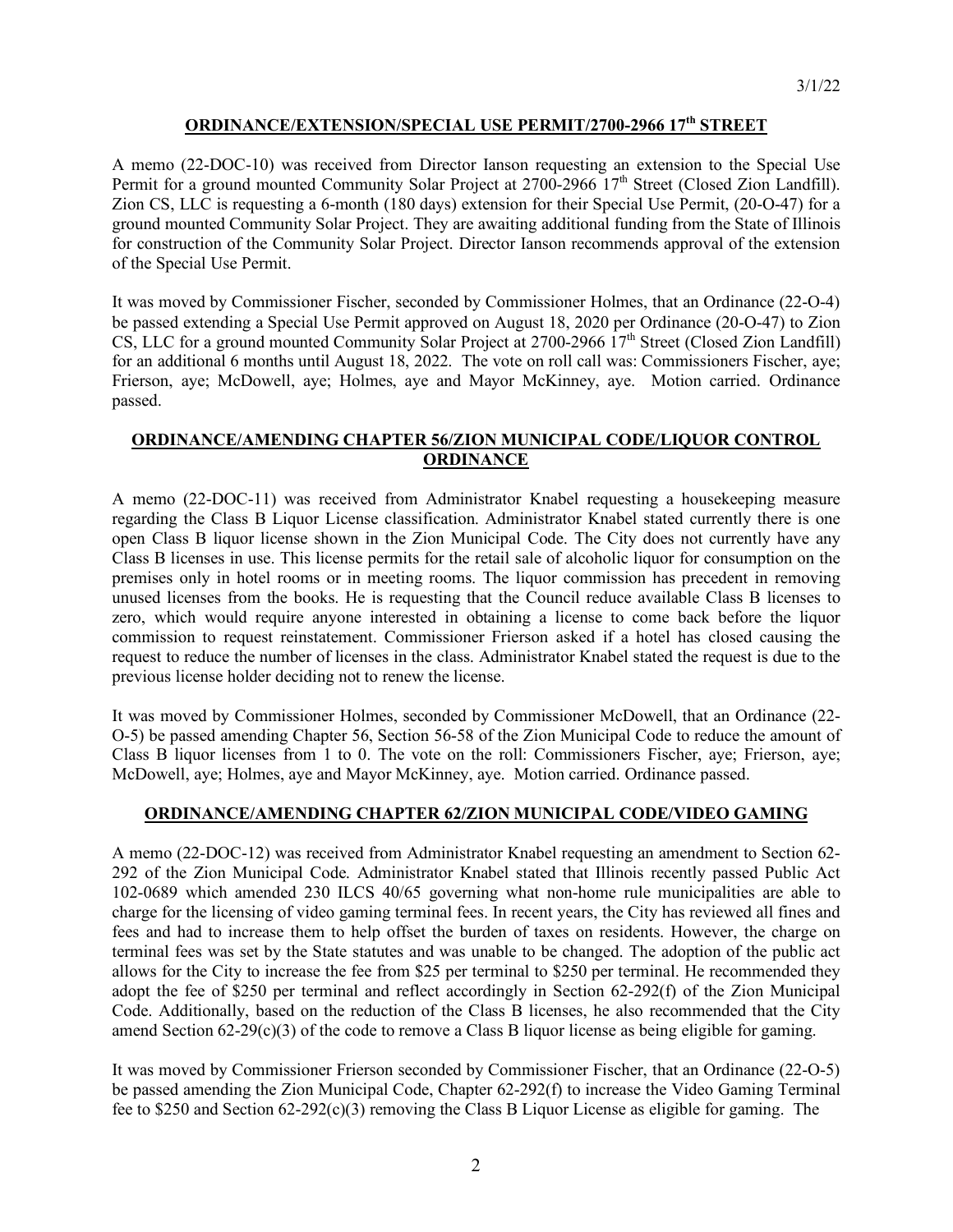vote on roll call was: Commissioners Fischer, aye; Frierson, aye; McDowell, aye; Holmes, aye and Mayor McKinney, aye. Motion carried. Ordinance passed.

# **PURCHASE/RADIOS &ACCESSORIES/FIRE RESCUE DEPARTMENT**

A memo (22-DOC-13) was received from Chief Stried requesting approval to purchase new radios and accessories in the Fire/Rescue Department. Chief Stried presented two purchase requests for a total of \$108,396.51. The purchase is for new radios and accessories in the Fire/Rescue Department that will be 100% reimbursed by the Joint Emergency Telephone System Board (JETSB) in May of this year. He noted that the equipment is an upgrade to the portable radios already in use. He is requesting approval of the purchase agreement at the costs presented. Additionally, he is requesting the City Council recognize that it is a single-source vendor for this product and a bid process is not required for this specialized communication equipment.

It was moved by Commissioner Frierson, seconded by Commissioner McDowell to approve the purchase of new radios and accessories in the Fire/Rescue Department in the amount of \$108,395.51. The vote on roll call was: Commissioners Fischer, aye; Frierson, aye; McDowell, aye; Holmes, aye Mayor McKinney, aye. Motion carried.

### **PATROL OFFICER VACANCIES/POLICE DEPARTMENT**

A memo (22-DOC-14) was received from Chief Barden requesting approval to fill three (3) patrol officer vacancies with the next three candidates on the current patrol officer eligibility list from the Board of Fire and Police Commissioners. He previously requested the release of the next eligible candidates from the Board of Fire and Police Commissioners. He stated the vacancies were created by recent retirements and remaining staffing shortages in the patrol ranks. If approved, two of the officers will attend the academy on May 22, 2022. He and Administrator Knabel have discussed the need to replace the officer positions and it will have no negative impact on the budget as both officers will have starting salaries at the beginning of the step scale. This will bring the department to 45 sworn officers. Commissioner Fischer asked if from a staffing standpoint is 45 officers good for the department's needs. Chief Barden stated actually it is not. The FBI provided the formula of 2.3 officers per 1,000 people or for a City the size of the Zion (Midwest Region) 2.0 officers per 1,000 (50 officers).

It was moved by Commissioner Frierson, seconded by Commissioner Holmes to approve filling three (3) patrol officer positions from the current patrol officer eligibility list from the Board of Fire and Police Commissioners. The vote on roll call was: Commissioners Frierson, aye; McDowell, aye; Holmes, aye Fischer, aye; Mayor McKinney, aye. Motion carried.

### **AGREEMENT/AXON ENTERPRISES/BODY CAMERAS/POLICE DEPARTMENT**

A memo (22-DOC-15) was received from Chief Barden requesting approval of an agreement between Axon Enterprises and the City of Zion. Chief Barden stated on October 27, 2021, the Council approved the agreement between Axon Enterprises and the City of Zion for Body Worn Cameras and Interview Room Surveillance Cameras. They were subsequently notified by the business representative for Axon of an oversight on their end (The touch pads were not included in the original agreement). Because of the error, Axon is willing to offer the three needed touch pads for the price of two. He requested the approval of the change order in the amount of \$5,592. The purchase includes the necessary equipment to operate the interview room surveillance system.

It was moved by Commissioner Frierson, seconded by Commissioner McDowell to approve the change order to the agreement with Axon Enterprises for Body Worn Cameras and Interview Room Surveillance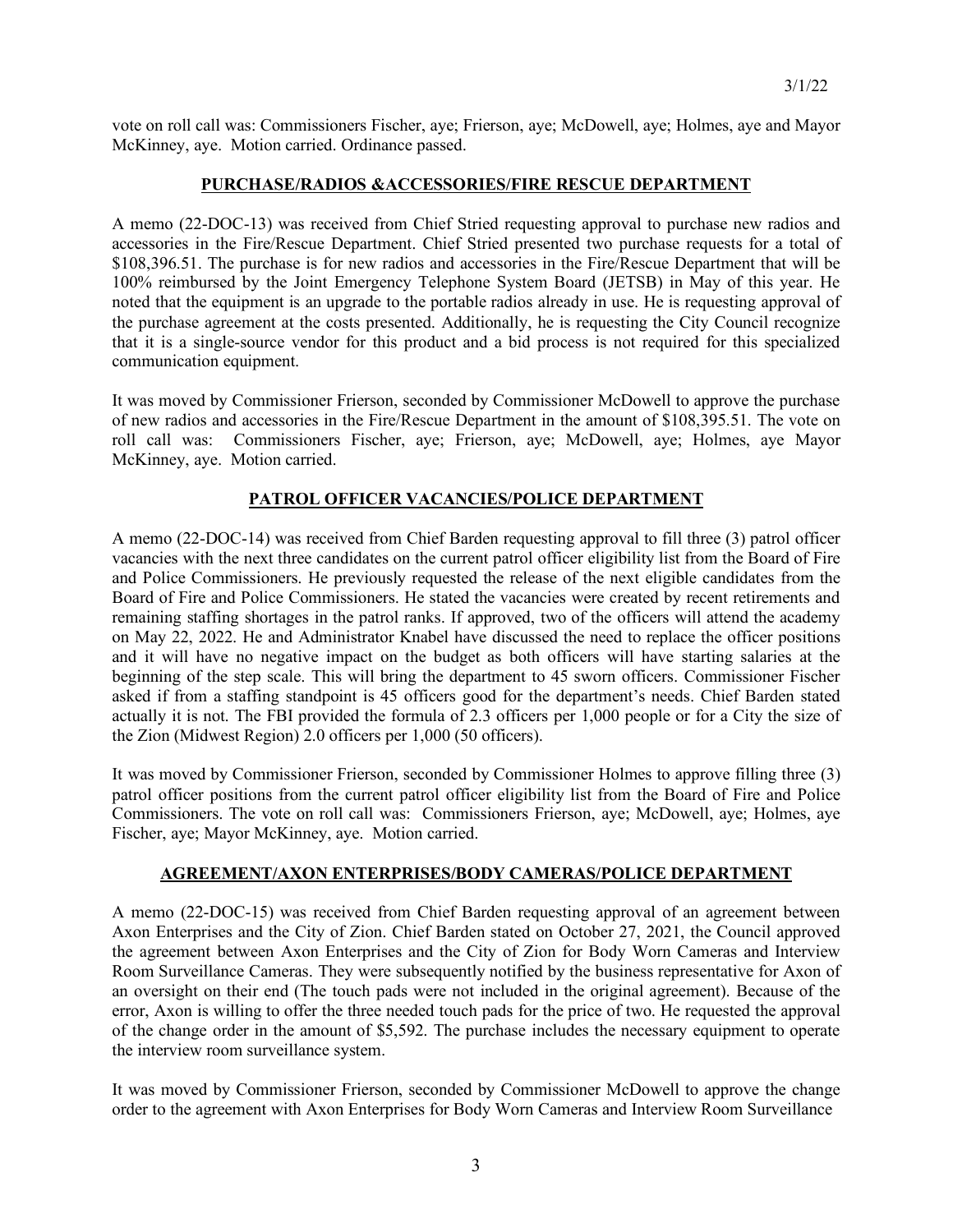Cameras in the amount of \$5,592. The vote on roll call was: Commissioners Fischer, aye; Frierson, aye; McDowell, aye; Holmes, aye Mayor McKinney, aye. Motion carried.

#### **PURCHASE/ SQUAD CARS/POLICE DEPARTMENT**

A memo (22-DOC-16) was received from Administrator Knabel requesting approval of the purchase of 6 police squad cars. Administrator Knabel stated in the current fiscal year budget \$105,000 was earmarked for the purchase of 3 squad cars for the police department. Unfortunately, due to supply issues, they were unable to get the vehicles during this fiscal year, nor are they able to get them for the prices anticipated. As a result, he and Chief Barden spent a significant amount of time looking at alternatives and trying to put together a long-term vehicle replacement plan. After everything was analyzed, it was determined that they will continue to plan on purchasing and outfitting 3 vehicles each year and handling all outfitting as they have done in the past. As squad cars reach end of life for officers on the road, they will be rotated to other departments to extend their useful life. This requires them to continue pursuing purchase of the 3 vehicles this year as well as 3 additional vehicles next fiscal year. Vehicles ordered now currently have an 8-month timeframe until delivery. Additionally, the cameras that need to go into these vehicles have an 11-month timeframe. Although the FY23 budget has not been approved yet, they need to place orders as soon as possible to still get the State bid prices. For timing of operations, he is requested that Council approve the purchase of 6 squads now for the FY23 not to exceed \$352,536. Commissioner Frierson asked if they would be taking delivery of the 6 cars in 2023 and skip 2024 and go for three more cars in 2025. Administrator Knabel stated delivery would be in 2023 for a total of 6 vehicles. This would include 3 from 2022 and 3 for fiscal year 2024. Additionally, they will come back for 3 more vehicles in 2025.

It was moved by Commissioner Frierson, seconded by Commissioner Holmes to approve the purchase of 6 squad cars in the Police Department now for fiscal year ending April 30, 2023 not to exceed \$352,536. The vote on roll call was: Commissioners Fischer, aye; Frierson, aye; McDowell, aye; Holmes, aye Mayor McKinney, aye. Motion carried.

### **DEPARTMENTAL COMMENTARY**

Chief Stried asked that with Spring approaching that residents be mindful of the City ordinance relating to open burning. While recreational fires are permitted, burning of yard waste is not. He urged residents to check the City Ordinance that can be found on the City's website. Additionally, he urged residents to sign up for Blackboard Connect and is available to answer questions or help sign residents up.

Chief Barden with warmer weather approaching residents will be outside more and he urged them to keep an eye out for those in need of assistance and to call 211. He also asked that citizens not text and drive and to be cognizant of pedestrians. Mayor McKinney noted that over the weekend some of the 211 services were unavailable. As a 211-board member, he continues to try and make sure 211 resources are also available on the weekends to help residents.

Administrator Knabel stated as Spring approaches and the weather begins to change, he asked that residents consider "adopting a grate" in order to make sure the grates stay clear from debris. They only have one street sweeper for the entire City and they are short staffed in both the Water and Street Department and handle a lot of main breaks this time of year. Keeping the grates clear can help prevent flooding in the streets. Additionally, he invited residents to attend the State of the Community event on March 12<sup>th</sup> at ZBTHS at 10:00 a.m. The event will include round table discussions. It will be a great opportunity to speak with the taxing bodies and share ideas on how to make things better in Zion.

Commissioner McDowell stated at the February 1<sup>st</sup> Council meeting the item relating to the City entrance signs was tabled. He recently had some discussions about possible collaboration with Zion Benton High School in creating some of the signs. They are currently in the midst of talks with the High School and believes it could be a creative project to help the students and benefit the City. Additionally, he stated a